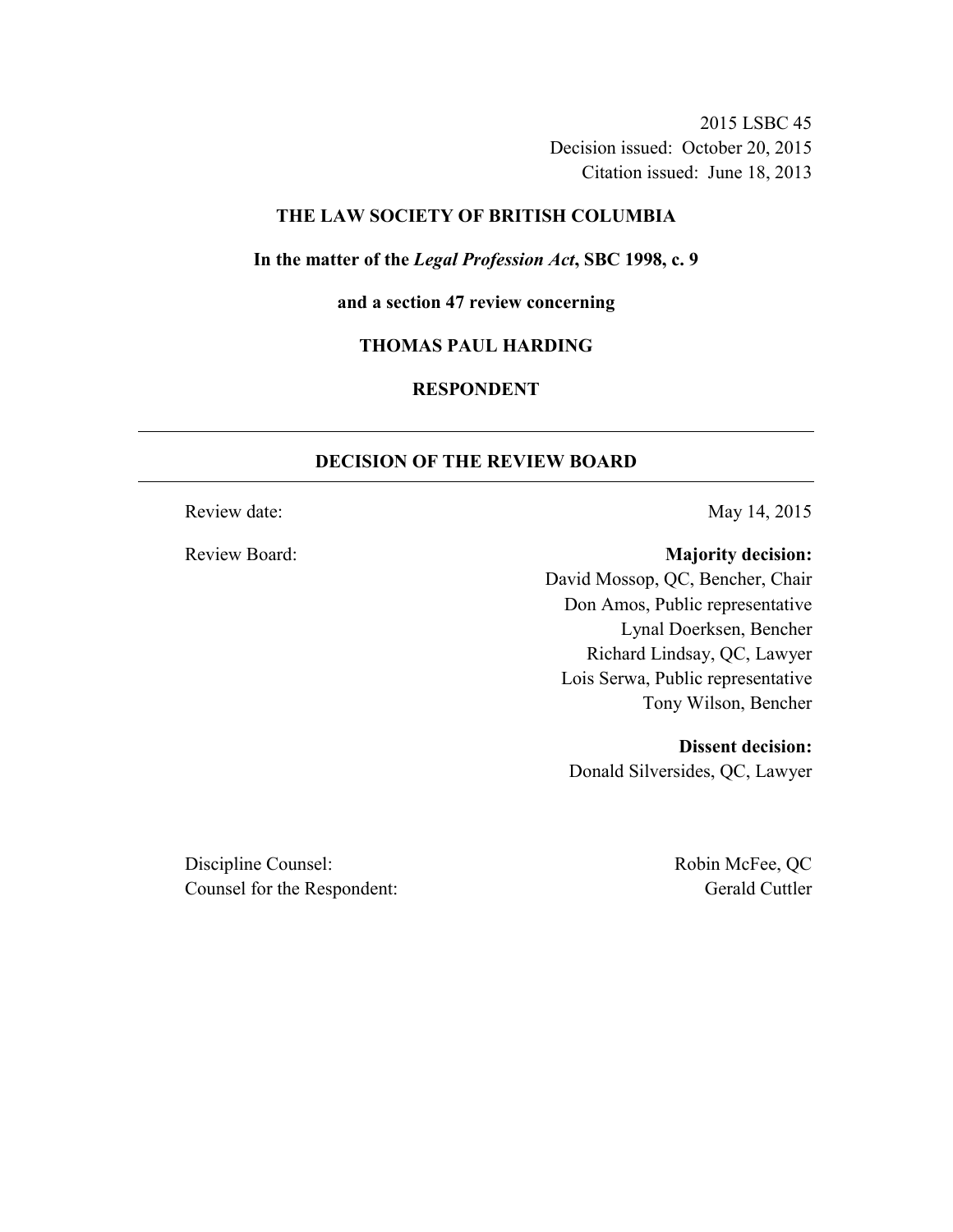# **MAJORITY DECISION OF DAVID MOSSOP, QC, DON AMOS, LYNAL DOERKSEN, RICHARD LINDSAY, QC, LOIS SERWA AND TONY WILSON**

# **SUMMARY**

- [1] This is a Review pursuant to s. 47 of the *Legal Profession Act* arising from the hearing panel's decision on Facts and Determination issued June 27, 2014 with respect to the Respondent's conduct at a tow lot in Surrey, British Columbia.
- [2] The event that gave rise to the complaint and citation is thoroughly set out in the hearing decision but can be summarized as follows for the purpose of this Review.
- [3] The Respondent's mother-in-law was involved in a motor vehicle accident on June 25, 2012. As the Respondent's mother-in-law's vehicle was inoperable, it was towed to a local tow yard. The company that towed the vehicle and stored it at their yard is called "Unitow."
- [4] Unitow has several security cameras on its property, and much of what was said and done in this matter was recorded and made an exhibit at the hearing and is part of the record before this Review Board. This Review Board has had the opportunity to observe and hear what was recorded. As a result of these recordings there was little in dispute as to what transpired.
- [5] The Respondent was assisting his mother-in-law to deal with the matter, and he attended at the Unitow office on June 26, 2012 to take pictures of the damaged vehicle. The Unitow employee refused to allow the Respondent into the yard to take pictures of the vehicle referring to the "Privacy Policy Act" and that "no lawyers are allowed to go in the yard." This was not acceptable to the Respondent, and the interaction between the Respondent and the employees of Unitow quickly degraded.
- [6] The Respondent attempted several means of persuading the Unitow employee to allow him to take pictures of the vehicle, including telling the Unitow staff:
	- (a) he will report this to the Attorney General and "I am going to do everything I can to take his [Unitow's boss] licence away" (pp. 590-2 of the Record); and
	- (b) if I don't have an answer in less than 10 minutes I'm calling the police.
- [7] The Respondent also obtained a written consent from his mother-in-law as required by the Unitow staff. All of these efforts failed. The Respondent then began to take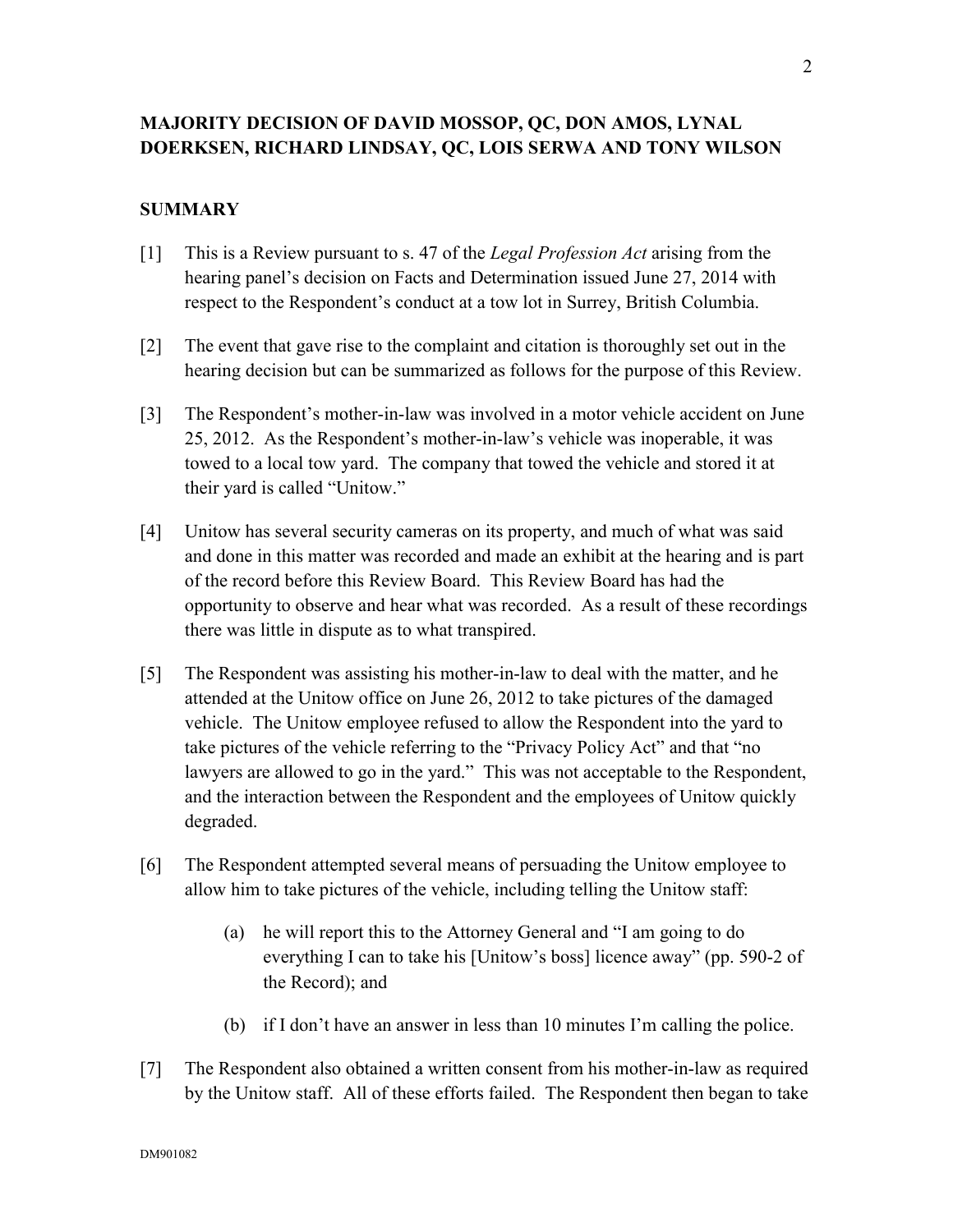pictures of the office and of the employees of Unitow. This was not acceptable to the Unitow employees, and they advised the Respondent that taking a picture of them was illegal.

[8] The Respondent then left the Unitow office and, while in the public parking area of Unitow, called the Surrey RCMP detachment on the non-emergency line. The conversation with the RCMP dispatcher was recorded and is also part of the record. The relevant portions of the transcript are set out below (p. 511 of the Record):

| Respondent | I come back and they say they won't let me in and  I told<br>the lady at the switchboard that, I need someone there to<br>talk to these idiots because otherwise you'll have to send a<br>police officer probably to arrest me because I'm going to<br>go get a crowbar and smash up the place. |
|------------|-------------------------------------------------------------------------------------------------------------------------------------------------------------------------------------------------------------------------------------------------------------------------------------------------|
| Dispatcher | Well if you'll just standby for one second, this is a recorded<br>line, which you probably no [sic] so let's not even go                                                                                                                                                                        |
| Respondent | Oh good.                                                                                                                                                                                                                                                                                        |
| Dispatcher | Let's not even go in that aspect because we don't want you<br>to be the one like you mentioned [inaudible] to property.                                                                                                                                                                         |
| Respondent | Yeah, well I didn't say it to them because I'm not uttering<br>threats, I'm saying it to you 'cause I want you to keep the<br>peace.                                                                                                                                                            |

- [9] The dispatcher then began a commendable attempt to negotiate a resolution of the situation with Unitow and the Respondent by putting the Respondent on hold and contacting Unitow to get their side of the story. It is clear in this conversation that one of the Unitow staff overheard the "crowbar" comment and told the rest of the staff. In the meantime, the Respondent got in his vehicle and moved it from the visitor parking area and parked in front of the gate to the secure parking area (where his mother-in-law's vehicle was being held). This prevented any vehicles from entering or exiting the secured area but, from the video recording, no vehicles are seen attempting to enter or leave the secure area while the Respondent's vehicle was blocking the gate. The Respondent remained in his vehicle until the police arrived.
- [10] Prior to the police arrival the RCMP dispatcher talked with the Respondent again and the following exchange occurred (at p. 517 of the Record):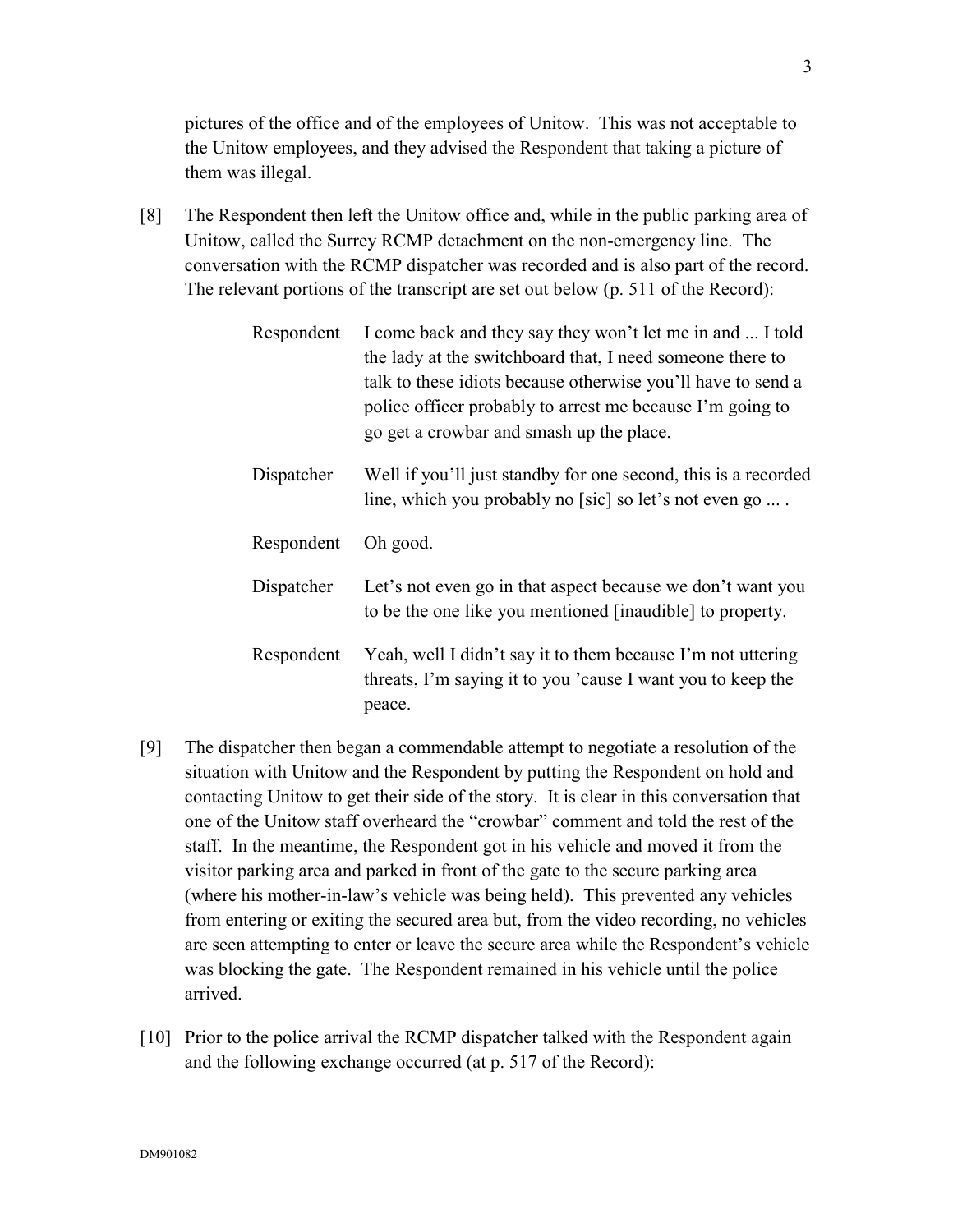| Dispatcher | so here's the thing Thomas, the way they are feeling as a<br>staff or a person, they [sic] way you're coming off to them,<br>they are not feeling safe in going forward. |
|------------|--------------------------------------------------------------------------------------------------------------------------------------------------------------------------|
| Respondent | Send a police officer right now then because                                                                                                                             |
| Dispatcher | Thomas, could you listen to me for a second? I'm not<br>done, I've given you the respect to finish your conversation<br>now it's my turn                                 |

- [11] Further in the conversation the Respondent complains that Unitow has taken the vehicle without the registered owner's permission and therefore have committed "criminal theft over 5,000" (p. 518 of the Record). Approximately ten minutes later a police officer with the Surrey RCMP detachment attended to the scene. After a few minutes of discussion the Respondent moved his vehicle back to the visitor parking area. The matter was eventually resolved with Unitow removing the Respondent's mother-in-law's vehicle to another facility.
- [12] In a letter dated June 28, 2012 Unitow made a complaint to the Law Society about the Respondent's conduct. During the investigation that followed, the Respondent was asked for his explanation of why he made the "crowbar" comment to the RCMP dispatcher. He replied in a letter dated January 16, 2013 (p. 530 of the Record):

I was trying to convince the police to attend. They were balking. Raising the issue of "keeping the peace" raises the urgency for police.

[13] Only two witnesses were called at the hearing: a Unitow employee by Law Society counsel and the Respondent in his own defence. When asked in direct examination "Why did you use the words to the effect "get a crowbar and smash up the place"? the Respondent answered (at p. 128, lines 17-25 of the Record):

> I was getting very frustrated. My impression was I was being gamed by the Unitow people. Then I phoned the dispatcher ... I felt like she wasn't listening, and I was concerned that with the allocation of police resources nobody would ever come, and I wanted to let the dispatcher know how frustrated I was, and that's all I meant.

## **The citation**

[14] The amended citation before the hearing panel states: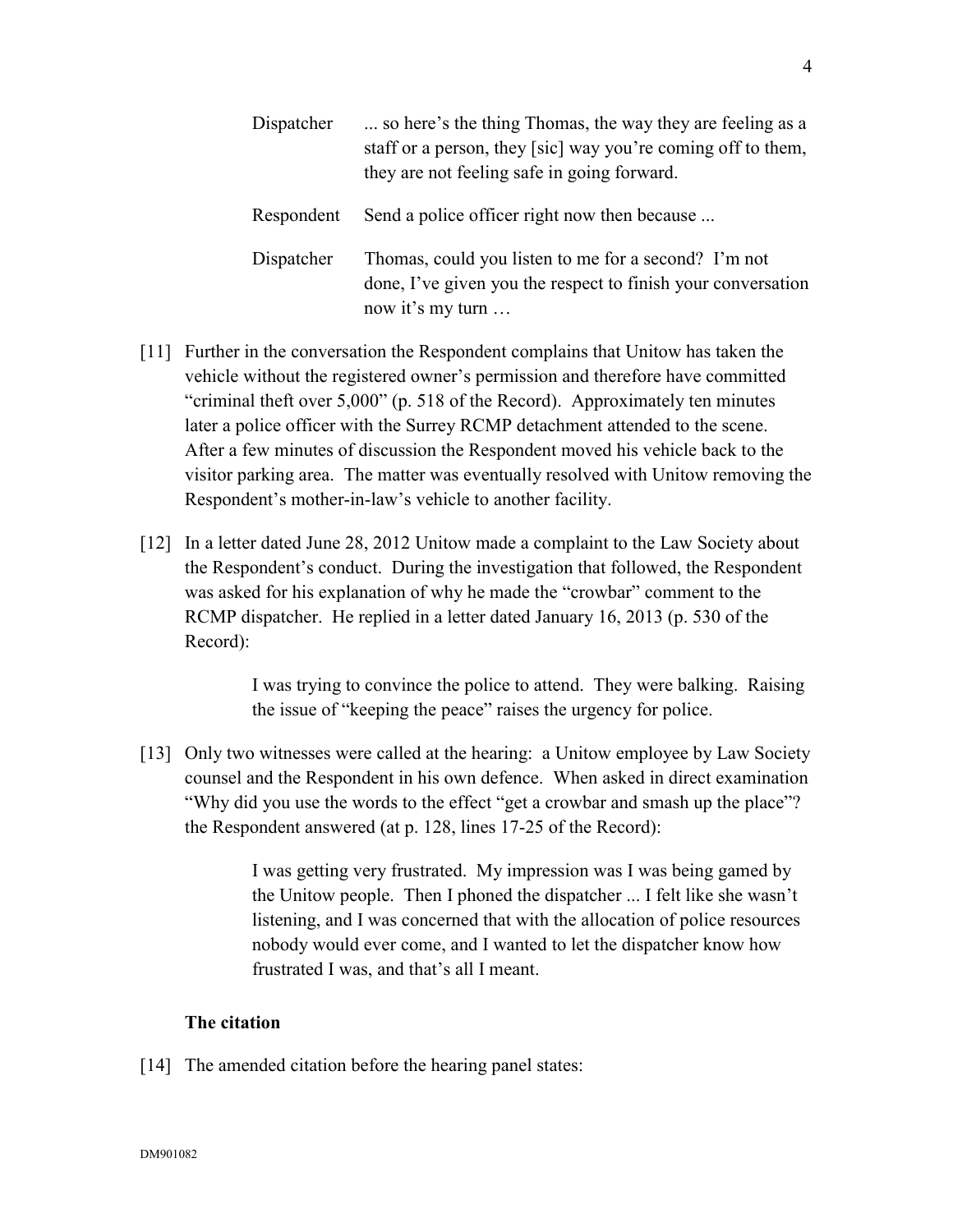- 1. On or about June 26, 2012, while at a Unitow lot in Surrey, British Columbia attending to a client matter, [the Respondent] engaged in dishonourable or questionable conduct that casts doubt on [his] professional integrity, or reflects adversely on the integrity of the legal profession, or reflects adversely on the administration of justice, contrary to Chapter 2, Rule 1 of the *Professional Conduct Handbook* then in force, including but not limited to some or all of the following:
	- (a) telling a police dispatcher that he was "going to get a crowbar and smash up the place";
	- (b) taking pictures of Unitow personnel and property after being requested not to do so;
	- (c) blocking the entrance to the Unitow lot with his motor vehicle.
- 2. This conduct constitutes professional misconduct, pursuant to section 38(4) of the *Legal Profession Act*.

# **Hearing Panel decision**

- [15] The hearing panel properly recognized that the Law Society bears the onus of proving the allegations on a balance of probabilities and the main issue was whether the complained of conduct was "*a marked departure from that conduct the Law Society expects of its members*" (*Law Society of BC v. Martin*, 2005 LSBC 16 at para. 171 (para. 23 of the decision).
- [16] The hearing panel addressed each allegation separately and concluded that none of the actions of the Respondent met the test for professional misconduct. With respect to the taking of photographs the hearing panel concluded that this conduct was "aggressive and rude" but since the Respondent was taking the photographs for the purpose of preserving a record for his client's interests and the photographs were taken from a publicly accessible area:

The fact that Unitow employees refused consent and that Unitow asserted a policy prohibiting photographs does not make taking pictures a marked departure from the standard of conduct the Law Society expects of its members. (para. 41 of decision).

[17] With respect to the blocking of the entrance to the secure storage area the hearing panel concluded at para. 42 of the decision: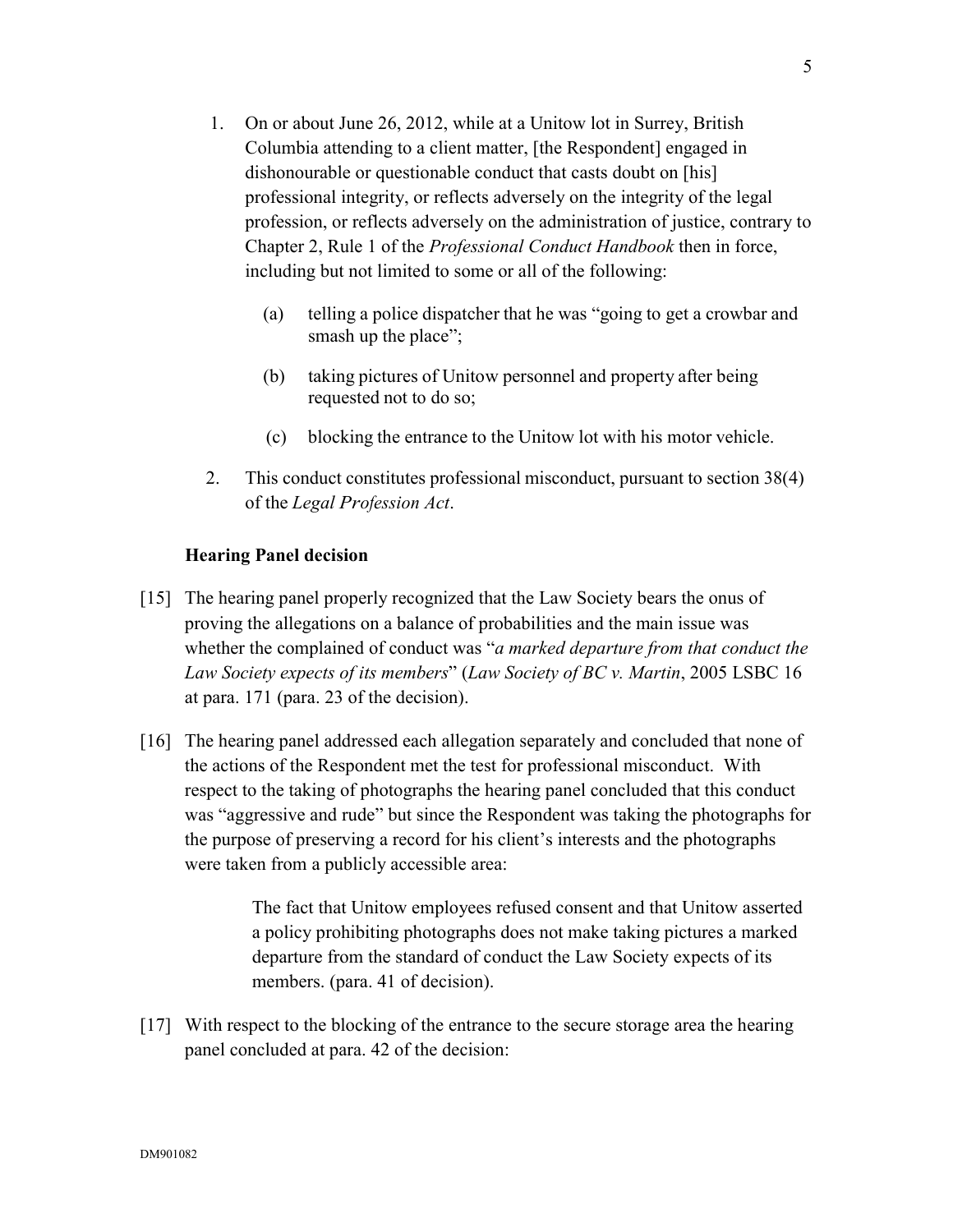He did so in order to prevent the removal of his client's car. The action was entirely consistent with his goal of preserving evidence. He had called the RCMP in an attempt to resolve the impasse, and they were on their way. It was a temporary measure, and no one asked him to move his vehicle. Again it was aggressive, but done out of the Respondent's belief that it was necessary to protect his client's interest.

[18] With respect to the "crowbar" comment the hearing panel found that the comment (at para. 22 of the decision):

> … would have been menacing had it been uttered as a threat to a Unitow employee. But it wasn't. It was made to an RCMP dispatcher to emphasize the volatility of the situation and to persuade her that police attendance was required. As the Respondent said to the dispatcher when she admonished him, "I didn't say it to them because I'm not uttering threats, I'm saying it to you 'cause I want you to keep the peace."

[19] The hearing panel then dismissed the allegation at paragraph 37 stating:

The crowbar comment was not made as a threat, and it was not gratuitous. Rather it was an intemperate overstatement made in the context of protecting a client's interest. Lawyers are required to comply with standards of conduct expected of them as professionals, not with standards of perfection. We cannot say that this statement, viewed in context, represented a marked departure from the standard of conduct expected of the Law Society's members.

#### **POSITION OF THE PARTIES**

- [20] The Law Society has sought a review of the hearing panel decision. Law Society counsel argues that the "marked departure" test has been reframed in light of the Supreme Court of Canada case of *Doré v. Barreau du Quebec*, [2012] 1 SCR 395, wherein the court held that a lawyer is required to behave with "transcendent civility" (at para. 68).
- [21] The Respondent argues that *Doré* does not establish a new standard but is an aspirational statement by the court. Further, the Respondent argues that the Ontario case of *Law Society of Upper Canada v. Groia*, 2015 ONSC 686 (Divisional Court), requires a further element: not only must the conduct be uncivil, the complained of conduct must "bring the administration of justice into dispute" (at para. 75).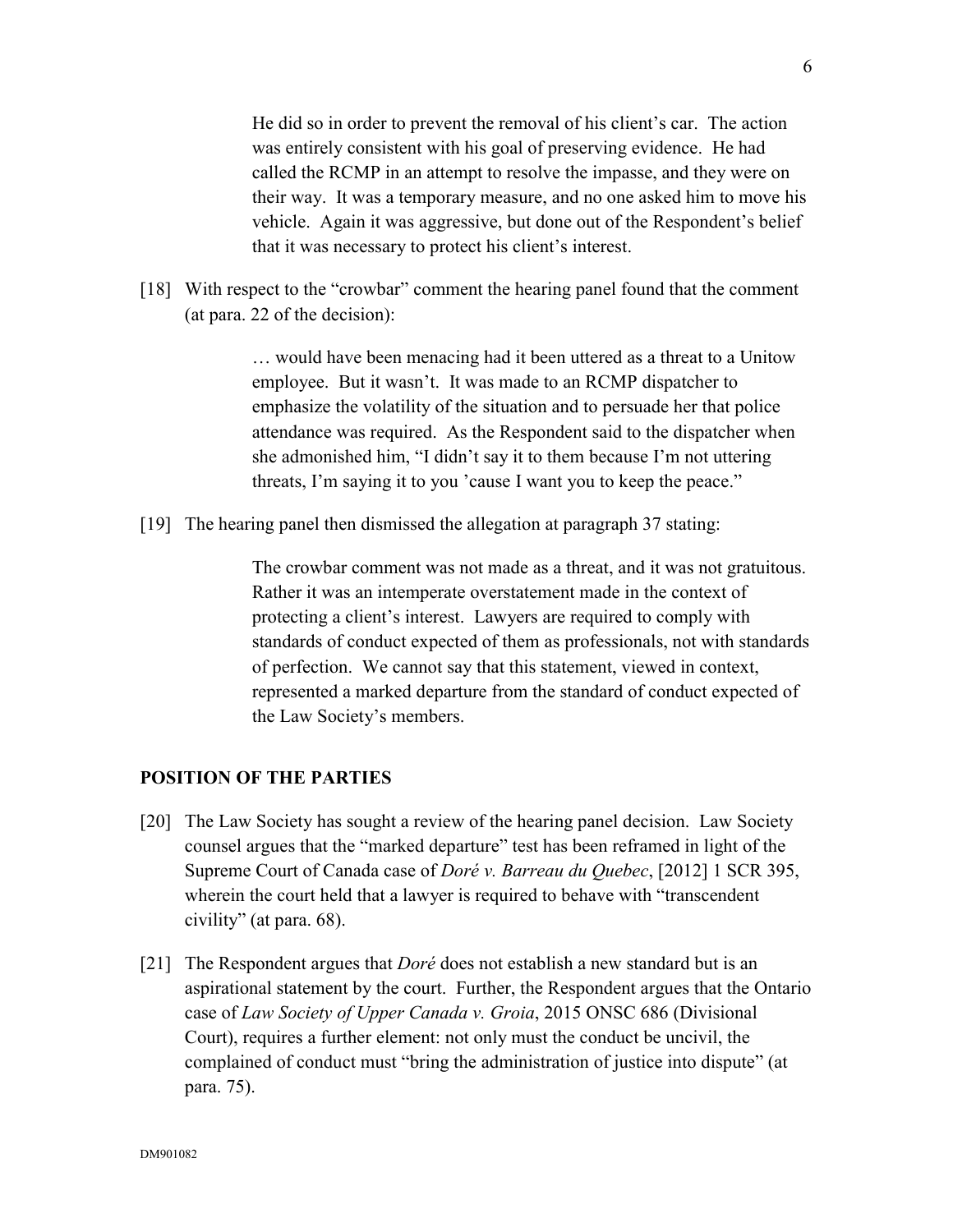#### **ISSUES**

[22] There are two issues:

- 3. 1. Does the standard for "professional misconduct" now include the additional elements of "transcendent civility," or that the conduct could "bring the administration of justice into dispute"?
- 4. Did the hearing panel correctly apply the appropriate test to determine if the conduct was professional misconduct?

#### **STANDARD OF REVIEW**

- [23] The standard of review is well set out in *Law Society of BC v. Berge*, 2007 LSBC 07, [2007] LSDD 153:
	- [19] The standard of review to be applied by the Benchers on this Review is one of correctness. See *Law Society of BC v. Dobbin*, [2000] LSDD No. 12.
	- [20] This standard permits the Benchers to substitute their own view for the view of the Hearing Panel as to:
		- i) whether the Applicant's conduct constitutes conduct unbecoming a lawyer; and/or
		- ii) whether the penalty imposed was appropriate.
	- [21] The standard of review described above is subject to one qualification, namely, that where issues of credibility are concerned, the Benchers should only interfere if the Hearing Panel made a clear and palpable error. See *Law Society of BC v. Hops*, [1999] LSBC 29 and *Law Society of BC v. Dobbin (supra)*.
- [24] This standard was recently approved by the British Columbia Court of Appeal in *Mohan v. Law Society of British Columbia*, 2013 BCCA 489.
- [25] There are few issues of credibility in the matter before us, and as stated earlier, as the events were mostly recorded, there is little doubt about what happened in this matter. Thus, this Review Board is bound by any findings of credibility. For example, at para. 36 of the decision the hearing panel accepts the Respondent's evidence that the "crowbar" comment was made in a moment of frustration. This Review Board cannot disturb that finding.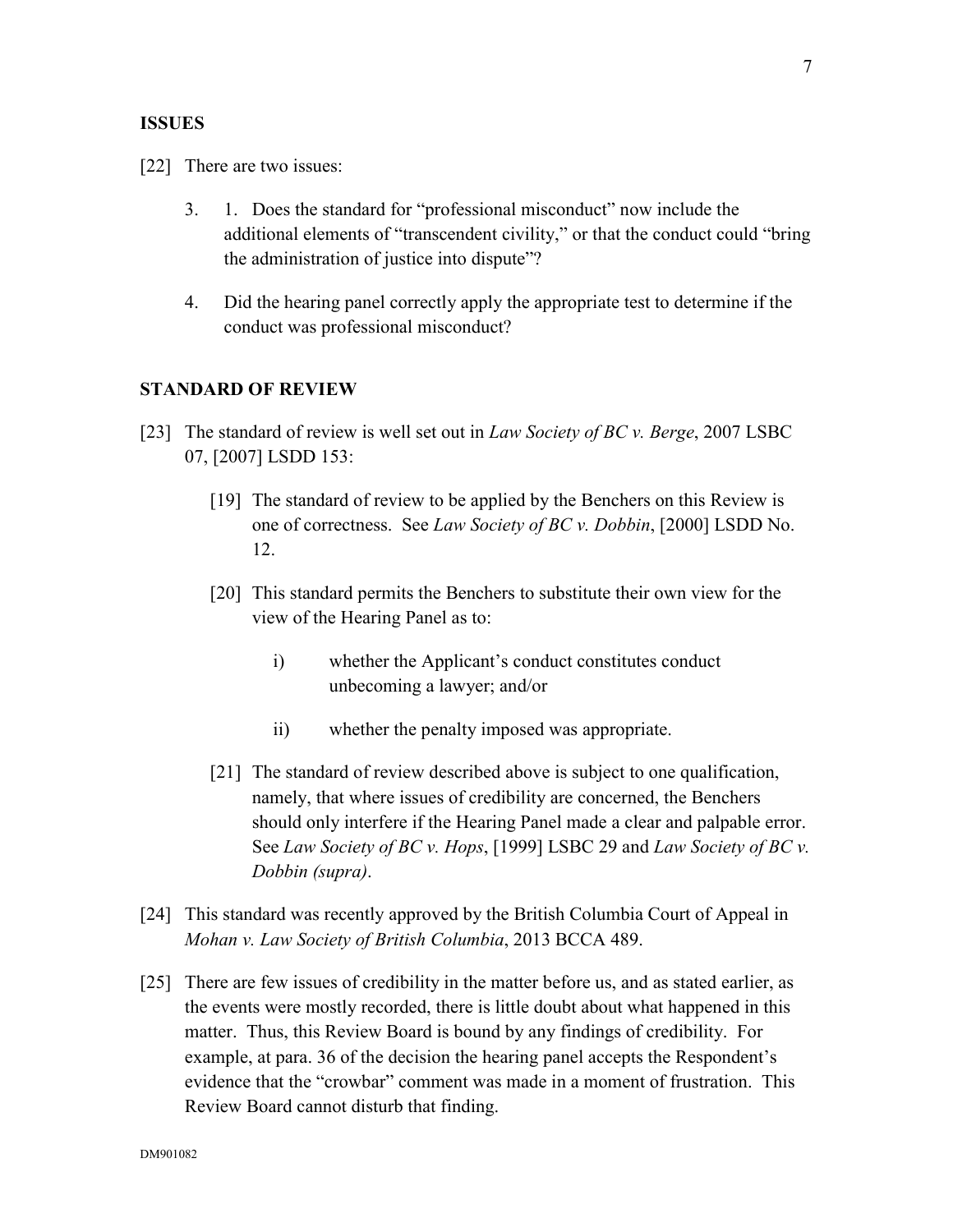[26] Another example: the hearing panel found that the "crowbar" comment was not intended as a threat and therefore was not a threat. Law Society counsel argued that the hearing panel erred in finding that the comment was not a threat. This is an area of mixed fact and law and, for reasons that will be stated later, this Review Board will not disturb the hearing panel's finding that, in this case, the comment was not a threat or intended as a threat.

## **DEFINING PROFESSIONAL MISCONDUCT**

- [27] Professional misconduct has been firmly established, at least since the decision of *Martin*, as conduct that is "*a marked departure from that conduct the Law Society expects of its members*.*"* What constitutes a "marked departure" will depend upon the facts of each case. Have the recent cases of *Doré* and *Groia* changed this? Has *Doré* replaced the "marked departure" test with any conduct that is a breach of "transcendent civility," or has *Groia* raised the bar by requiring conduct that brings the "administration of justice into disrepute" in addition to conduct that is a "marked departure"?
- [28] This Review Board will not be pulled in either direction. *Doré* considers the issue of a hearing panel's decision in the context of a person's right to freedom of expression enshrined in the *Canadian Charter of Rights and Freedoms*. A plain reading of the decision makes it clear that the Supreme Court of Canada has not set a new standard to be applied by all law societies. The comment that lawyers are "called upon to behave with transcendent civility" is an aspirational goal that all lawyers should strive for. Falling short of this goal however is not, in and of itself, professional misconduct.
- [29] With respect to *Groia,* this Review Board does not accept that, in addition to a "marked departure," a hearing panel must find that the conduct would bring the administration of justice into disrepute. First, the decision is from another jurisdiction and is therefore not binding on hearing panels in British Columbia. Second, *Groia* confines itself to "in-court conduct." At paragraph 77 the court held:

I would also repeat that this standard or test is directed at in-court conduct. I recognize that conduct outside of the courtroom may attract different considerations and, thus, a different standard or test.

[30] What occurred between the Respondent and Unitow did not occur in a courtroom. Thus, this Review Board will remain with the *Martin* test already set out above.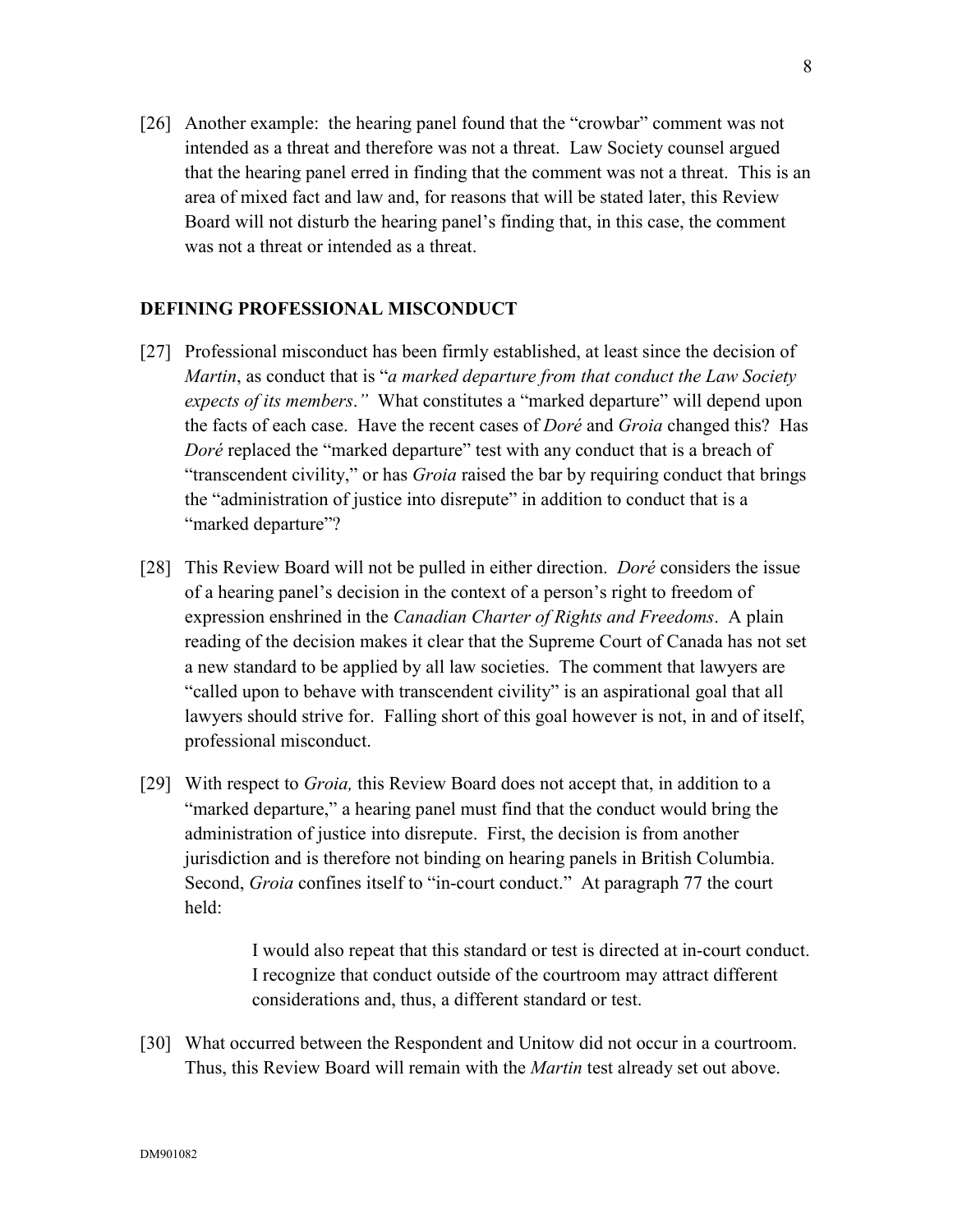#### **ANALYSIS**

- [31] This Review Board will not disturb the findings and conclusions of the hearing panel with respect to the Respondent's conduct in taking photographs of the Unitow employees or parking his vehicle in front of Unitow's gate. Lawyers are sometimes required to do things that others may not agree with, for example, as in this case, the taking a photograph of someone, but that does not necessarily mean that the lawyer has committed professional misconduct. Sometimes lawyers may be aggressive to protect their client's interests, the question is: when does a lawyer cross the line into professional misconduct? Additionally, as Unitow was taking a video recording of the Respondent at all times in its office, it is difficult to find that the Respondent was acting inappropriately in these circumstances.
- [32] Of course, these matters are very dependent upon the facts. For example, if the Respondent had refused to move his vehicle when someone tried to enter or exit the gate, or left his vehicle in front of the gate if the police asked him to move it, the hearing panel may have reached a different conclusion. It is clear in the hearing panel's decision that the Respondent came close to crossing the line on these two occasions. This Review Board points out that merely because the Respondent was not found guilty of professional misconduct does not mean the conduct itself is condoned or approved or a "best practice." Lawyers who conduct themselves in this manner do so at the risk of crossing the line into professional misconduct. It is noted that the Respondent's technique in negotiation in this case was fruitless.
- [33] That leaves the "crowbar" comment for analysis. This Review Board has considerably more concern about the conclusion of the hearing panel that this comment did not amount to professional misconduct.
- [34] The hearing panel referred to two recent decisions that concerned comments made by a lawyer. In both cases the lawyer was found to have committed professional misconduct. The cases are *Law Society of BC v. Foo*, 2013 LSBC 26, and *Law Society of BC v. Johnson*, 2014 LSBC 8.
- [35] In *Foo* the lawyer stated to a social worker whom he did not know that he should "shoot her" because she "takes away too many kids." The comment was made inside a courthouse (but outside a courtroom) with other persons present. The social worker felt threatened by the comment, the lawyer said it was a poor attempt at a joke. The hearing panel found the remarks constituted a marked departure from the conduct the Law Society expects of lawyers. This decision was upheld upon review (see: *Law Society of BC v. Foo*, 2015 LSBC 34).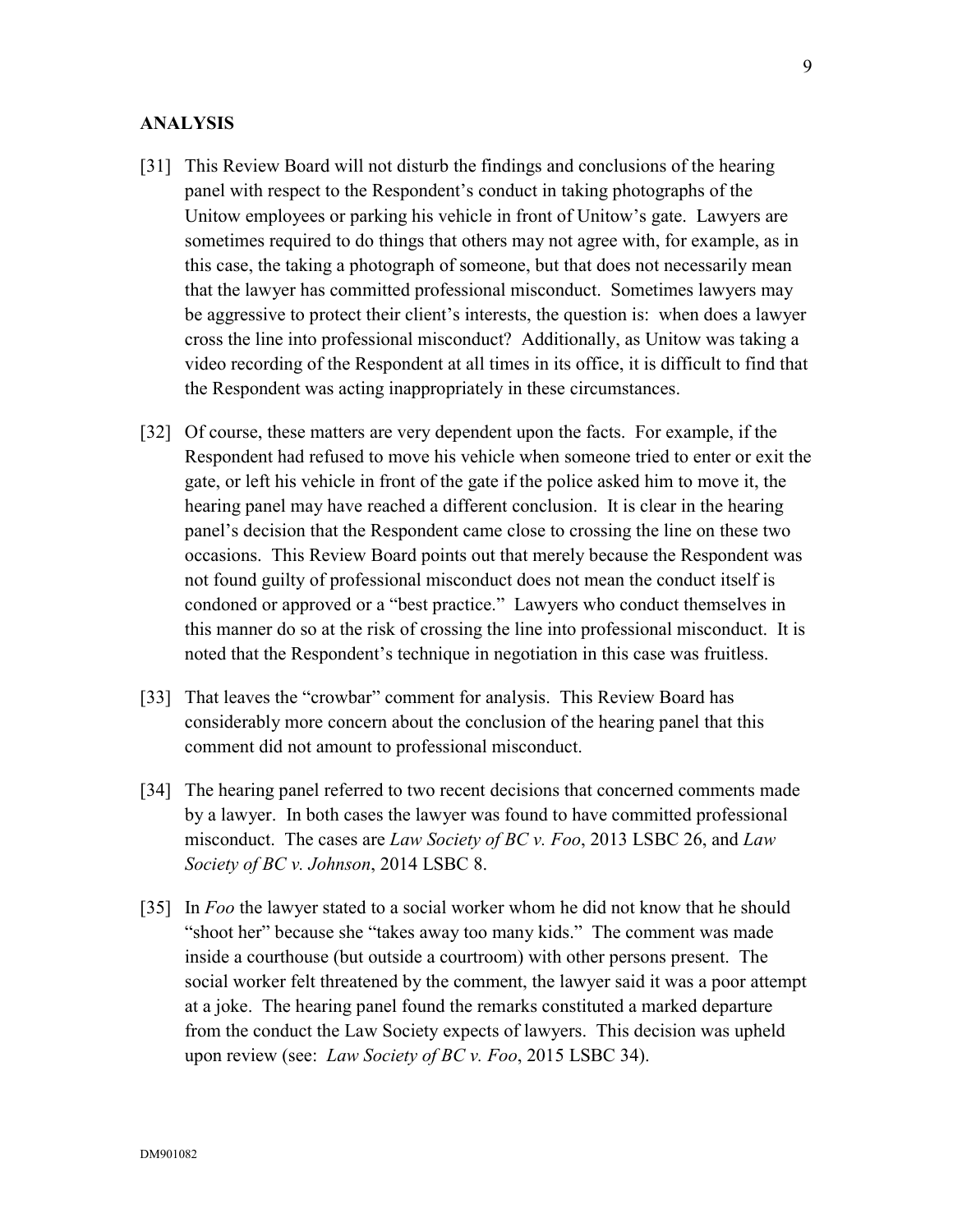- [36] In *Johnson* the lawyer said "fuck you" in an "angry, insulting, hostile or belligerent manner" to a police witness in a courthouse outside of a courtroom. The hearing panel found this remark amounted to professional misconduct.
- [37] The hearing panel in this case distinguished *Foo* as the "crowbar" comment was not directed at any Unitow employee and therefore was not intended as a threat, although the hearing panel found the comment "ill-advised" and that "he should not have made it" (at para. 33 of the decision). The hearing panel accepted the Respondent's explanation that he made the comment to motivate the police to attend the scene (at para. 36 of the decision).
- [38] The hearing panel distinguished *Johnson* as the Respondent did not use a profanity and, although the Respondent spoke "aggressively and condescendingly," he "maintained his composure" throughout the event (para. 35 of the decision).
- [39] It is this Review Board's view that the hearing panel erred by reasoning that, since the crowbar comment was not a threat, its utterance was therefore not professional misconduct. One further step in the analysis was required. The words of the review panel in *Berge* are apt here:
	- [37] The Benchers specifically reject the Applicant's submission that only conduct that is criminal or overtly dishonest should warrant investigation as conduct unbecoming and potential sanction.
	- [38] ... Conduct unbecoming not only includes the obvious examples of criminal conduct and dishonesty, but it also includes "any act of any member that will seriously compromise the body of the profession in the public estimation." See *Hands v. Law Society of Upper Canada* (1889), 16 OR 625.
- [40] There is no misconduct in calling for the assistance of the police to deal with a dispute. However, the reason given to the police in order to encourage them to attend is another matter.
- [41] In *Foo*, at paragraph 49 the hearing panel held:

Even *if the Respondent did not intend to intimidate or threaten* AM with his comments, the Panel finds that he was irresponsible and did not adequately consider the impact that his words (specifically, that he "should shoot" her and that she "takes away too many kids") would have in this emotionally charged situation where parents are in conflict with the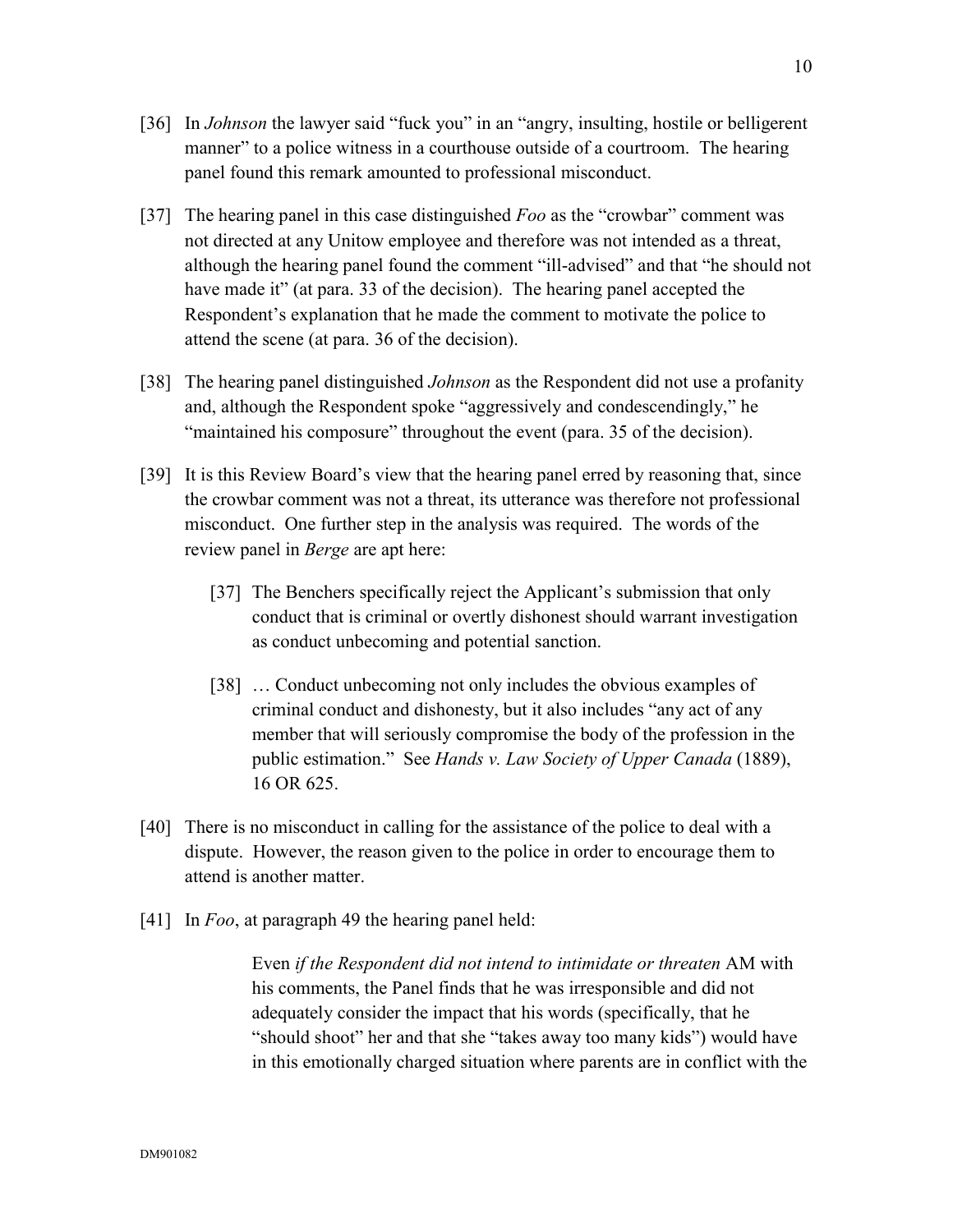Ministry and where others outside the courtroom would overhear his comments.

[emphasis added]

- [42] The hearing panel should have asked: accepting the Respondent's explanation, and even if this comment was not intended as a threat, in the context in which these words were said was it *a marked departure from that conduct the Law Society expects of its members*?
- [43] It is arguable that the hearing panel did implicitly make the above analysis. If so, this Review Board disagrees with their conclusion that this conduct, in context, is not professional misconduct.
- [44] As in *Foo* the words said by the Respondent were found by the hearing panel to be irresponsible. Unlike *Foo*, where the hearing panel in that decision found that Foo "*did not adequately consider the impact of his words*," the Respondent knew full well what the impact of his words would be  $-$  it would cause the police to attend when they otherwise may not have, or may have come at a later time. This is the problem with the Respondent's comment and the intention behind those words: one cannot say whatever one likes in order to motivate, or manipulate, a person or entity, such as a peace officer, to do something they may not have otherwise done. You cannot yell "fire" in a crowded theatre when there is no fire.
- [45] The Respondent knew full well that raising the possibility of violence, even if he did not actually intend any violence, would cause the police to attend. This is wrong, and it is difficult to see how this is not professional misconduct. A lawyer not getting his way and then behaving in a manner that is described as "aggressive and rude" and "aggressive and condescending," in and of itself, may or may not "cross the line." However, if in addition to that the lawyer then escalates the situation by raising the spectre of violence by saying something (the "crowbar" comment) that is "ill-considered," "ill-advised" and "should not have been made" with the intent of causing the police to attend, this is "a marked departure from that conduct the Law Society expects of its members."
- [46] Lawyers are often unfairly accused by disgruntled litigants of manipulating the system when, in fact, the lawyer is properly using the laws and rules of advocacy to protect and push their client's interests. This is not what occurred here. By making the "crowbar" comment, the Respondent stepped outside of his professional obligations.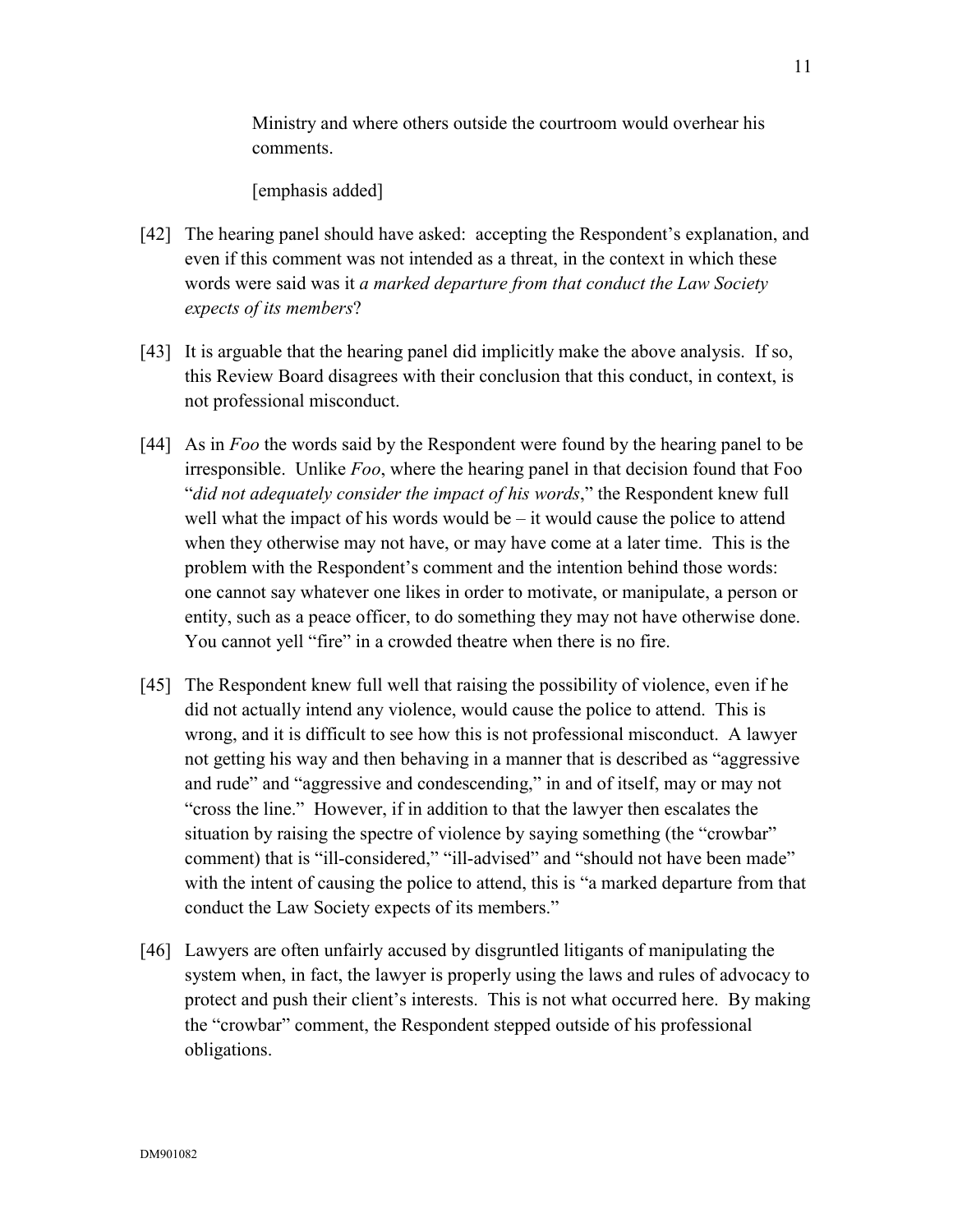# **CONCLUSION**

[47] We reverse the finding of the hearing panel and find that the Respondent committed professional misconduct when he made the "crowbar" comment. In similar circumstances, past review panels have referred the matter to the hearing panel to assess the appropriate sanction. In this case, the President has informed us that the hearing panel is no longer available to adjudicate on the matter of sanction. That being the case, it appears that there are two options available; (1) this review board conducts a disciplinary action hearing and makes a decision under section 47(5) of the *Legal Profession Act*; or (2) the matter is referred to a new hearing panel appointed by the President under Rule 5-2. We ask counsel to make written submissions with respect to the appropriate way to proceed with this matter. We will consider any submissions received within 30 days of the issuance of this decision and any reply received within ten days after that. The matter of costs can be addressed at a later date.

#### **DISSENTING DECISION OF DONALD SILVERSIDES, QC**

- [48] I have had the opportunity to read and consider the decision by the majority of the members of this Review Board.
- [49] I agree with and adopt the decision by the majority of the Board with respect to the Respondent's conduct in taking photographs of the Unitow employees and parking his vehicle in front of Unitow's gate. I disagree, however, with the decision of the majority of the Board to reverse the findings of the hearing panel with respect to what they describe as the "crowbar" comment and the hearing panel's determination that, when the Respondent made the crowbar comment, he committed professional misconduct.
- [50] I agree with the majority that the standard of review that is applicable to this Review is correctness, except where issues of credibility are concerned, as recently confirmed by the Court of Appeal in the *Mohan* decision. When findings made by a hearing panel are based on credibility, those findings must be given deference by a reviewing panel.
- [51] I do not agree, however, that there are few issues of credibility in this case and that the hearing panel's decision with respect to the crowbar comment did not involve issues of credibility. The Respondent gave evidence over a period of two days, and the transcript of his testimony consists of 128 pages. At the hearing he was questioned extensively about the crowbar comment, why he made that comment and what he intended by it.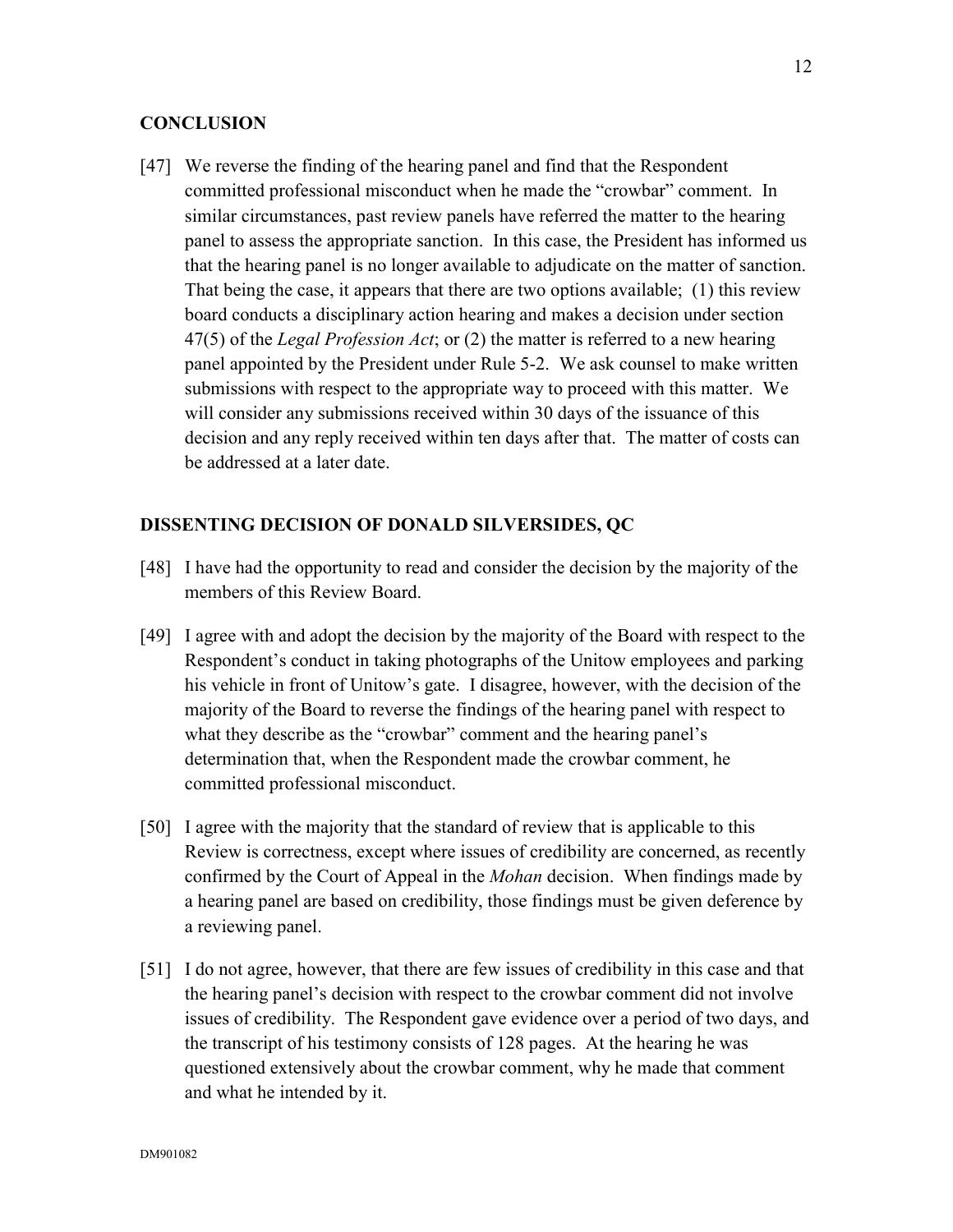- [52] As the majority states in paragraph 12 of its decision, the Respondent explained during his examination in chief (page 128 of the record) that he made the crowbar comment because he was "getting very frustrated" and he wanted to let the dispatcher know "how frustrated I was, and that's all I meant." In paragraph 36 of their decision, the hearing panel found that the remark was made in a moment of frustration, and they accepted this explanation. This is a finding based on credibility and must be given deference.
- [53] The hearing panel also decided that the crowbar comment was merely an intemperate overstatement made in the context of protecting a client's interest (paragraph 37). In my view, this specific finding must also be given deference. Implicit in this finding is that the hearing panel did not believe the crowbar comment was made with the intent that the RCMP would be led to believe he intended to become violent.
- [54] The transcript of the Respondent's conversation with the dispatcher (page 510 of the record) shows he gave a fairly accurate description of the events that had earlier occurred at the Unitow Yard, his apparent concerns about the conduct of Unitow and what it was he was seeking to accomplish. Taken as a whole, I do not think it is fair to categorize his conversation with the dispatcher as saying "whatever it takes in order to motivate, or manipulate, a person or entity, such as a peace officer, to do something they may not have otherwise done" or that the crowbar comment was akin to yelling "fire" in a crowded theatre when there is no fire, as stated by the majority of the panel in paragraph 40 of their decision.
- [55] The hearing panel found that the crowbar comment was not intended as a threat. The evidence shows that the Respondent, when questioned by the dispatcher about this comment, immediately clarified that he was not intending to threaten violence. In my view, it was open to the hearing panel to decide, as they did, that the crowbar statement was merely an inappropriate and intemperate statement made in a moment of frustration. I believe this finding was based on the credibility of the Respondent and I defer to it.
- [56] The majority of the Board acknowledge they are bound by findings of credibility. In paragraph 23 they state they accept that the crowbar comment was made in a moment of frustration. They also state in paragraph 24 that they accept the finding that the crowbar comment was not a threat and was not intended as a threat.
- [57] The majority of the Board purport to give deference to the findings and determination of the hearing panel whenever they are based on credibility. In my respectful opinion, however, the majority of the Board did not give deference to the hearing panel's findings based on credibility when the majority stated in paragraph